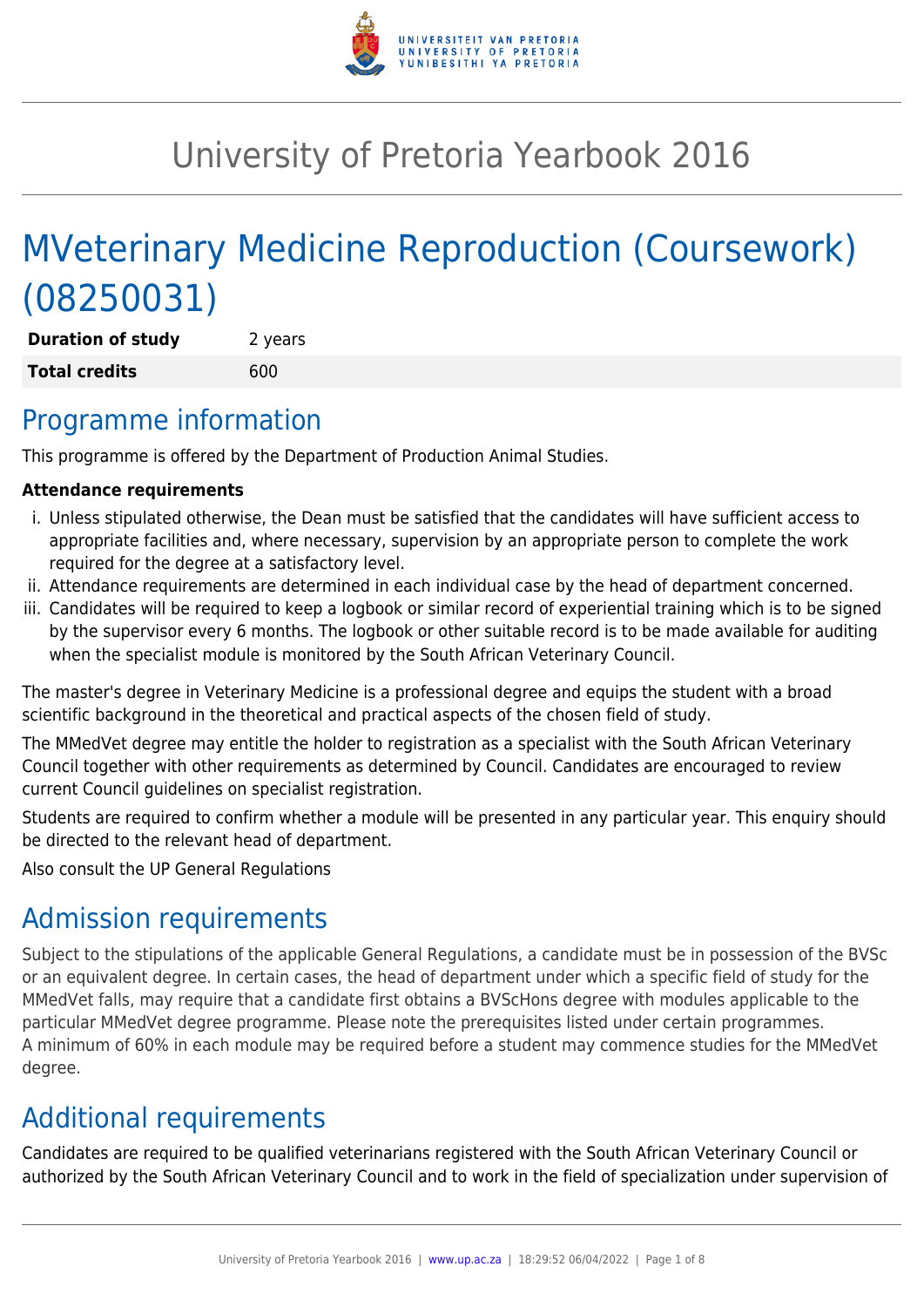

an approved supervisor for the required duration at a facility approved for this purpose.

The number of students that can be admitted to the MMedVet degree programme annually depends on the training capacity of a department, the number of specialists appointed and the number of available posts.

# Examinations and pass requirements

Also consult the applicable General Regulations.

- i. The examination(s) in the specialist field of study may only be taken from the end of the second year of study onwards.
- ii. The nature and duration of the specialist module's examination(s), which will test fully the theoretical knowledge as well as the practical skills of the student, is determined by the head of department in which the chosen field of study is offered.
- iii. A minimum examination mark of 50% is required in each of the theoretical and practical and oral sections of the specialist module.
- iv. Students who intend applying for membership of a specialist college abroad later on, should bear in mind that many of these colleges require a final mark of at least 60% for admission.

# Research information

# **Mini-dissertation**

Also consult the General Regulations.

- i. A student must submit a mini-dissertation, which deals with the particular field of specialization.
- ii. A mini-dissertation is based on a research project or related research projects (which need not be original), planned and written down by the student within the theme of the chosen specialization. (Assistance with statistical processing, applied specialised procedures, etc. is allowed, but must be acknowledged.) The student may use appropriate research done previously, to add to the writing of the mini-dissertation.

Earlier, related publications by the student may be bound with the mini-dissertation, but may not substitute the complete text of the mini-dissertation. Publications that are submitted, must be rounded off by means of an extensive introduction, materials, and information concerning methods and a discussion of the results. The mini-dissertation will be evaluated by an external examiner, who may not necessarily attend the final examination.

iii. The average of the separate marks awarded by all the examiners, constitutes the final mark for the minidissertation. The minimum pass mark is 50%. A student who has failed may be permitted by the Dean, on the recommendation of the head of department concerned, to submit an amended mini-dissertation for final adiudication.

# Pass with distinction

In order to obtain the degree with distinction, a minimum final mark of 75% is required for the field of specialization and the mini-dissertation.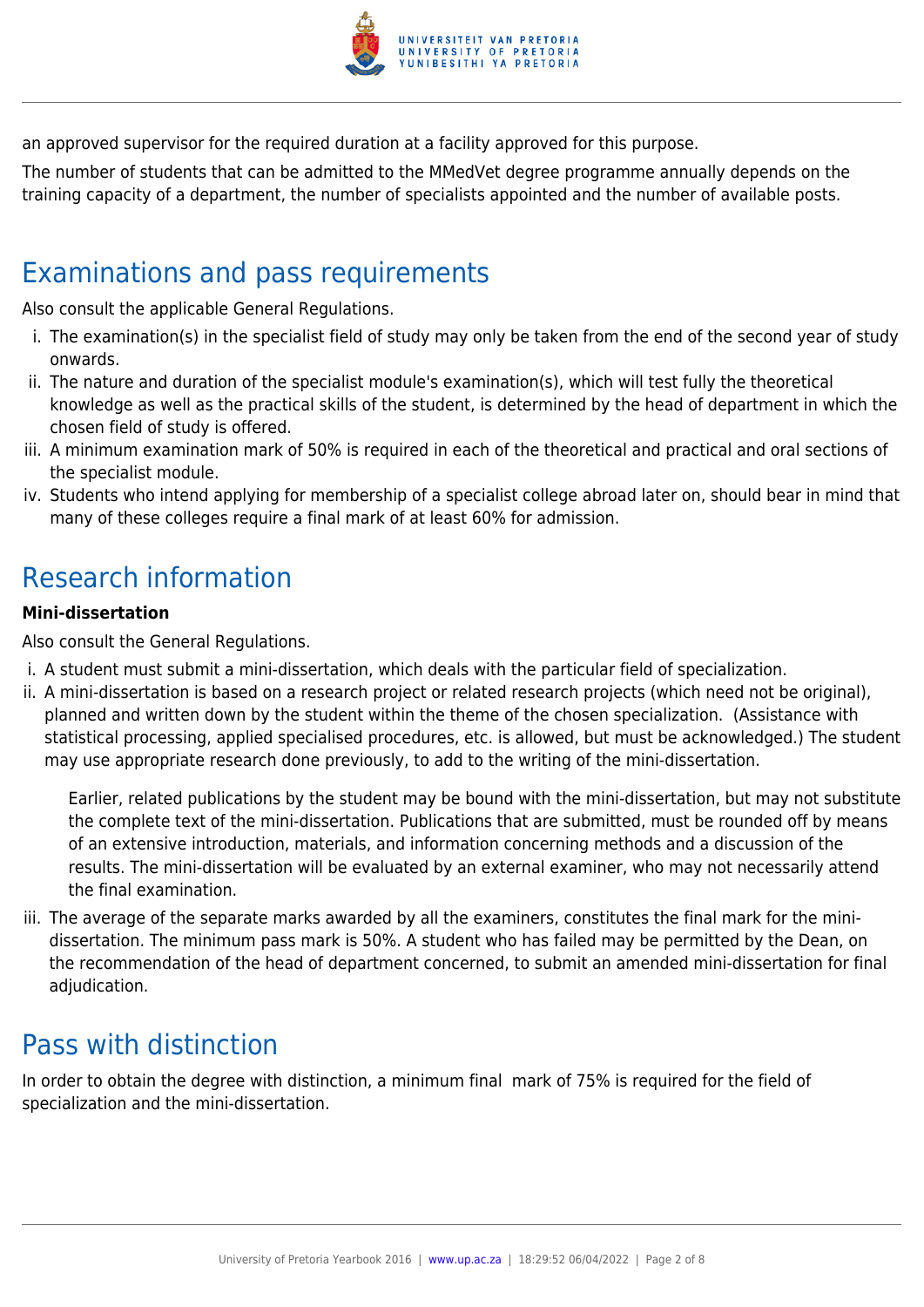

# Curriculum: Year 1

**Minimum credits: 589**

# **Core modules**

# **Reproduction 800 (GSK 800)**

| Modules GSK 801 to GSK 804 are prerequisites for GSK 800 and they may be<br><b>Prerequisites</b><br>done concurrently with the GSK 800 module. |
|------------------------------------------------------------------------------------------------------------------------------------------------|
|                                                                                                                                                |
| <b>Contact time</b><br>6 ppw                                                                                                                   |
| <b>Language of tuition</b><br>English                                                                                                          |
| <b>Academic organisation</b><br><b>Production Animal Studies</b>                                                                               |
| <b>Period of presentation</b><br>Year                                                                                                          |

#### **Module content**

This module offers broad-based, in-depth experiential training that may be theoretical and practical on animal reproduction and is a requirement for the MMedVet (Reproduction) degree. Reproduction, as taught during the undergraduate veterinary curriculum and modules GSK 801 to GSK 804 serves as basis for advanced training in obstetrics, gynaecology, andrology and assisted reproduction of animals.

# **Reproductive physiology 801 (GSK 801)**

| <b>Module credits</b>         | 20.00                            |
|-------------------------------|----------------------------------|
| <b>Prerequisites</b>          | No prerequisites.                |
| <b>Contact time</b>           | 30 contact hours per semester    |
| <b>Language of tuition</b>    | English                          |
| <b>Academic organisation</b>  | <b>Production Animal Studies</b> |
| <b>Period of presentation</b> | Quarter 1                        |

#### **Module content**

This module will provide advanced theoretical study in and critical appraisal of the principles, concepts, current application and potential developments in selected aspects of reproductive physiology of animals.

# **Assisted reproduction 802 (GSK 802)**

| 30.00                            |
|----------------------------------|
| No prerequisites.                |
| English                          |
| <b>Production Animal Studies</b> |
| Quarter 2                        |
|                                  |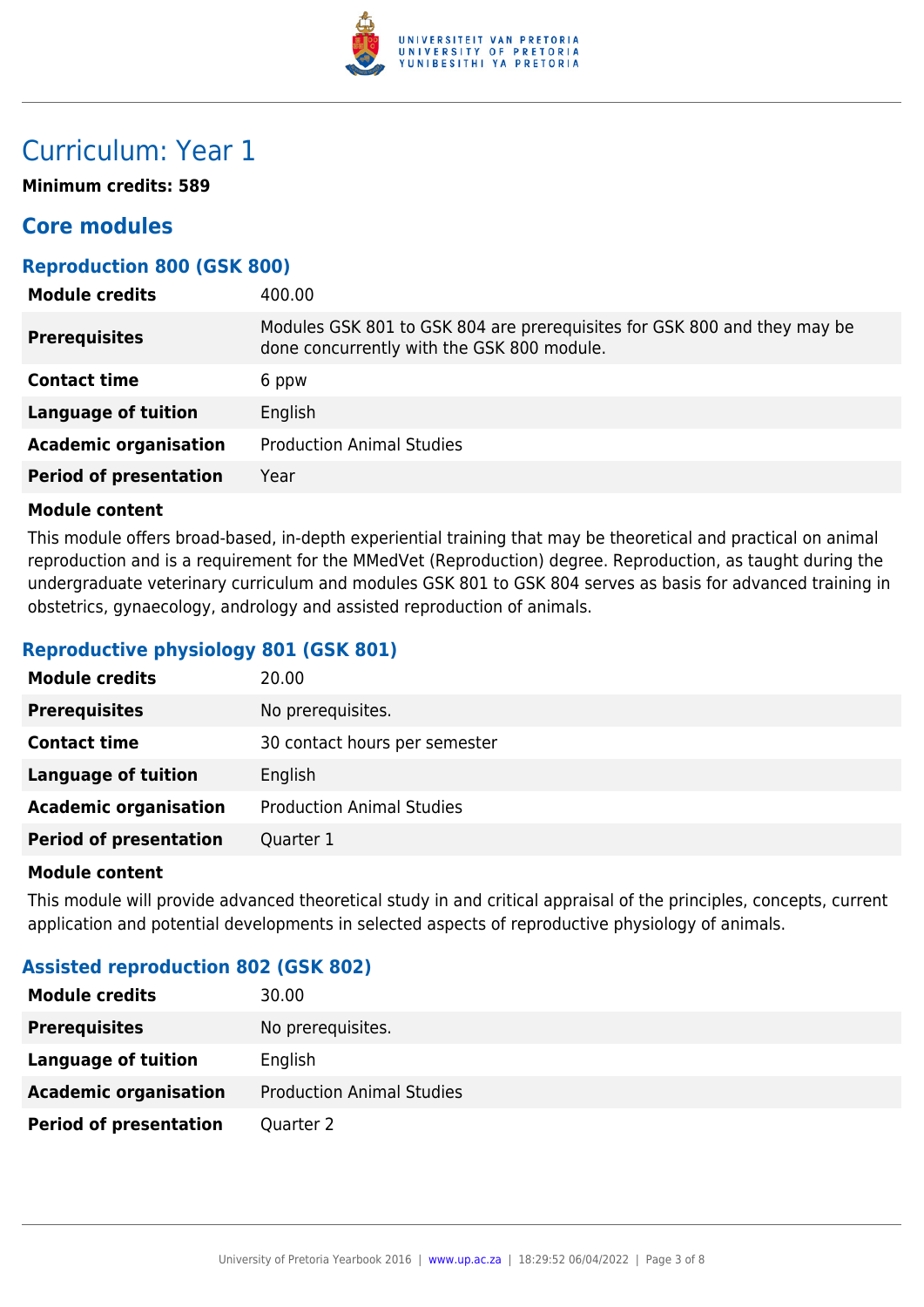

## **Module content**

This module will provide advanced theoretical study in and critical appraisal of the principles, concepts, current applications and potential developments in selected aspects of assisted reproduction in animals.

# **Female infertility 803 (GSK 803)**

| <b>Module credits</b>         | 20.00                            |
|-------------------------------|----------------------------------|
| <b>Prerequisites</b>          | No prerequisites.                |
| Language of tuition           | English                          |
| <b>Academic organisation</b>  | <b>Production Animal Studies</b> |
| <b>Period of presentation</b> | Quarter 3                        |

### **Module content**

This module will provide advanced theoretical study in and critical appraisal of the principles, concepts, current applications and potential developments pertaining to selected aspects of infertility in female animals.

# **Male breeding soundness and andrology 804 (GSK 804)**

| <b>Module credits</b>         | 20.00                            |
|-------------------------------|----------------------------------|
| <b>Prerequisites</b>          | No prerequisites.                |
| Language of tuition           | English                          |
| <b>Academic organisation</b>  | <b>Production Animal Studies</b> |
| <b>Period of presentation</b> | Quarter 4                        |

### **Module content**

This module will provide advanced theoretical study in and critical appraisal of the principles, concepts, current applications and potential developments pertaining to selected aspects of breeding soundness and andrology in male animals.

### **Mini-dissertation 891 (GSK 891)**

| <b>Module credits</b>         | 90.00                                |
|-------------------------------|--------------------------------------|
| <b>Prerequisites</b>          | No prerequisites.                    |
| <b>Contact time</b>           | 10 Seminars over a period of 2 weeks |
| <b>Language of tuition</b>    | English                              |
| <b>Academic organisation</b>  | <b>Production Animal Studies</b>     |
| <b>Period of presentation</b> | Year                                 |

#### **Module content**

The aim of the module is to let the student experience and work through the scientific research process, starting with the formulation of a research question in the field of animal reproduction and ending with reporting the research in a mini-dissertation and an article of sufficient merit to submit to an approved scientific journal.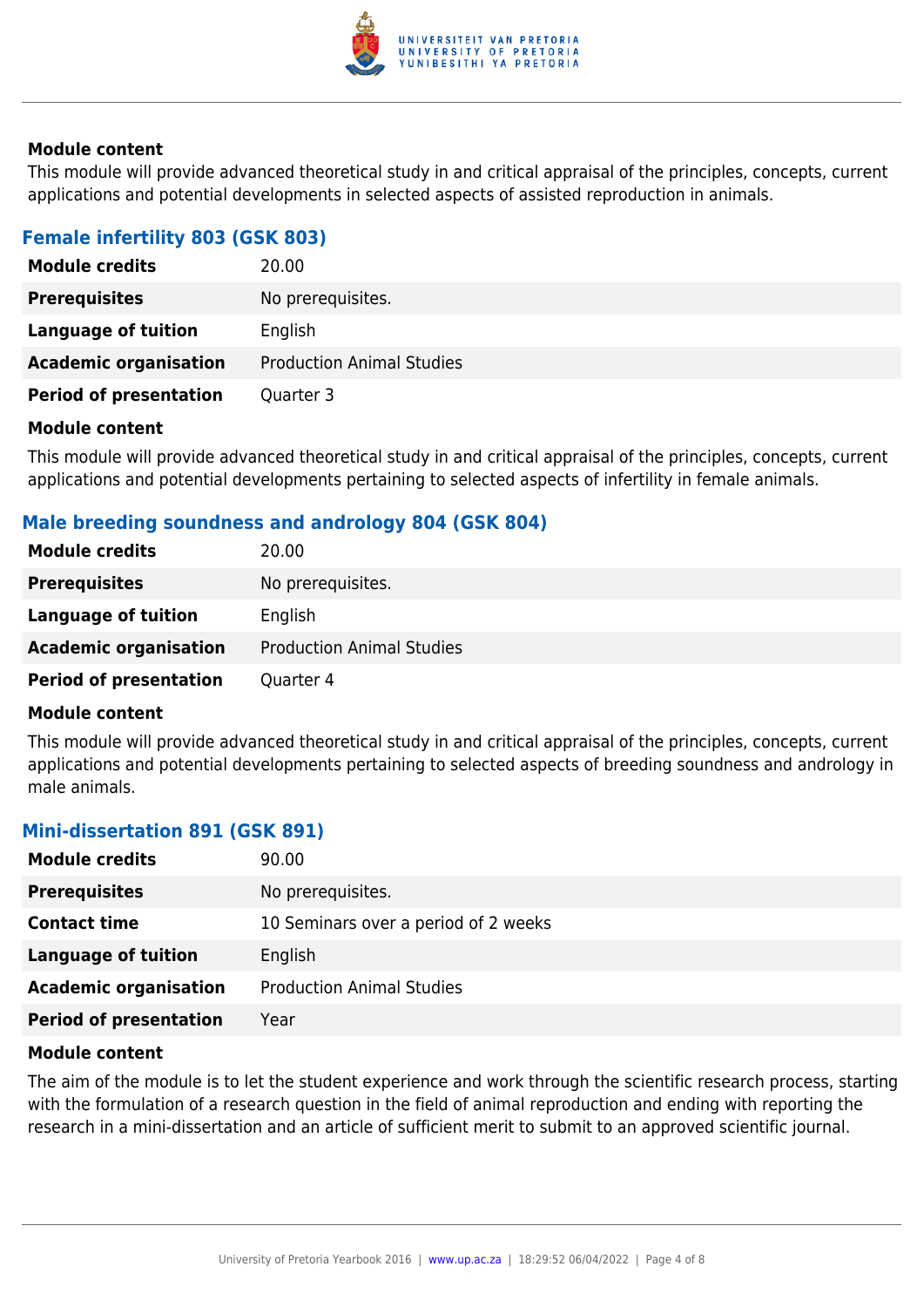

# **Research methodology 812 (VRM 812)**

| <b>Module credits</b>         | 9.00                      |
|-------------------------------|---------------------------|
| Language of tuition           | English                   |
| <b>Academic organisation</b>  | Vet Sc Dean's Office      |
| <b>Period of presentation</b> | Semester 1 and Semester 2 |

#### **Module content**

A web-based introductory module in research methodology that includes planning and undertaking a research project or clinical trial, collecting and analysing data, scientific writing, and enabling preparation and presenting of a research protocol.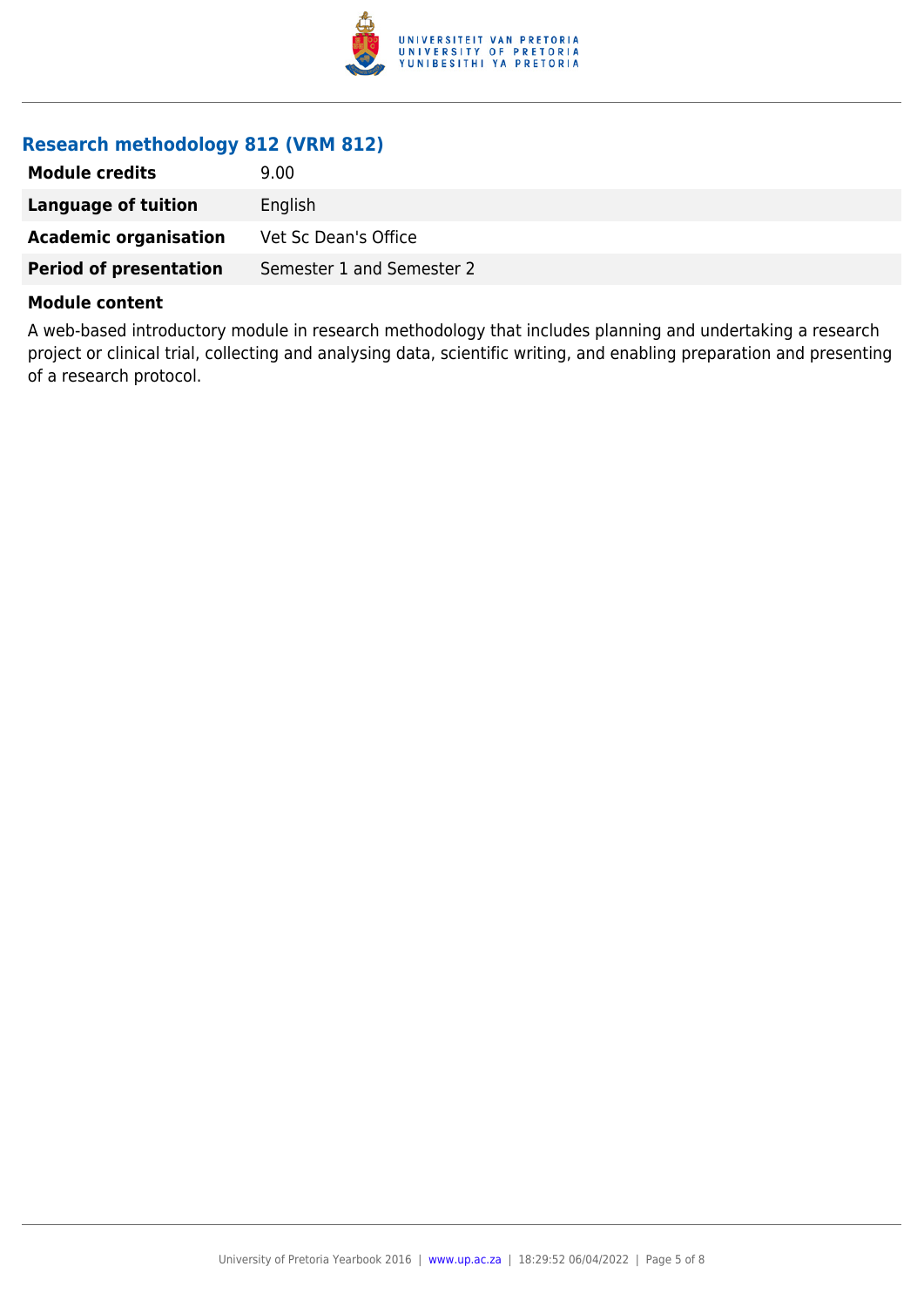

# Curriculum: Final year

## **Minimum credits: 589**

# **Core modules**

# **Reproduction 800 (GSK 800)**

| Module credits                | 400.00                                                                                                                 |
|-------------------------------|------------------------------------------------------------------------------------------------------------------------|
| <b>Prerequisites</b>          | Modules GSK 801 to GSK 804 are prerequisites for GSK 800 and they may be<br>done concurrently with the GSK 800 module. |
| <b>Contact time</b>           | 6 ppw                                                                                                                  |
| <b>Language of tuition</b>    | English                                                                                                                |
| <b>Academic organisation</b>  | <b>Production Animal Studies</b>                                                                                       |
| <b>Period of presentation</b> | Year                                                                                                                   |
|                               |                                                                                                                        |

#### **Module content**

This module offers broad-based, in-depth experiential training that may be theoretical and practical on animal reproduction and is a requirement for the MMedVet (Reproduction) degree. Reproduction, as taught during the undergraduate veterinary curriculum and modules GSK 801 to GSK 804 serves as basis for advanced training in obstetrics, gynaecology, andrology and assisted reproduction of animals.

# **Reproductive physiology 801 (GSK 801)**

| <b>Module credits</b>         | 20.00                            |
|-------------------------------|----------------------------------|
| <b>Prerequisites</b>          | No prerequisites.                |
| <b>Contact time</b>           | 30 contact hours per semester    |
| <b>Language of tuition</b>    | English                          |
| <b>Academic organisation</b>  | <b>Production Animal Studies</b> |
| <b>Period of presentation</b> | Quarter 1                        |

#### **Module content**

This module will provide advanced theoretical study in and critical appraisal of the principles, concepts, current application and potential developments in selected aspects of reproductive physiology of animals.

# **Assisted reproduction 802 (GSK 802)**

| 30.00                            |
|----------------------------------|
| No prerequisites.                |
| English                          |
| <b>Production Animal Studies</b> |
| Quarter 2                        |
|                                  |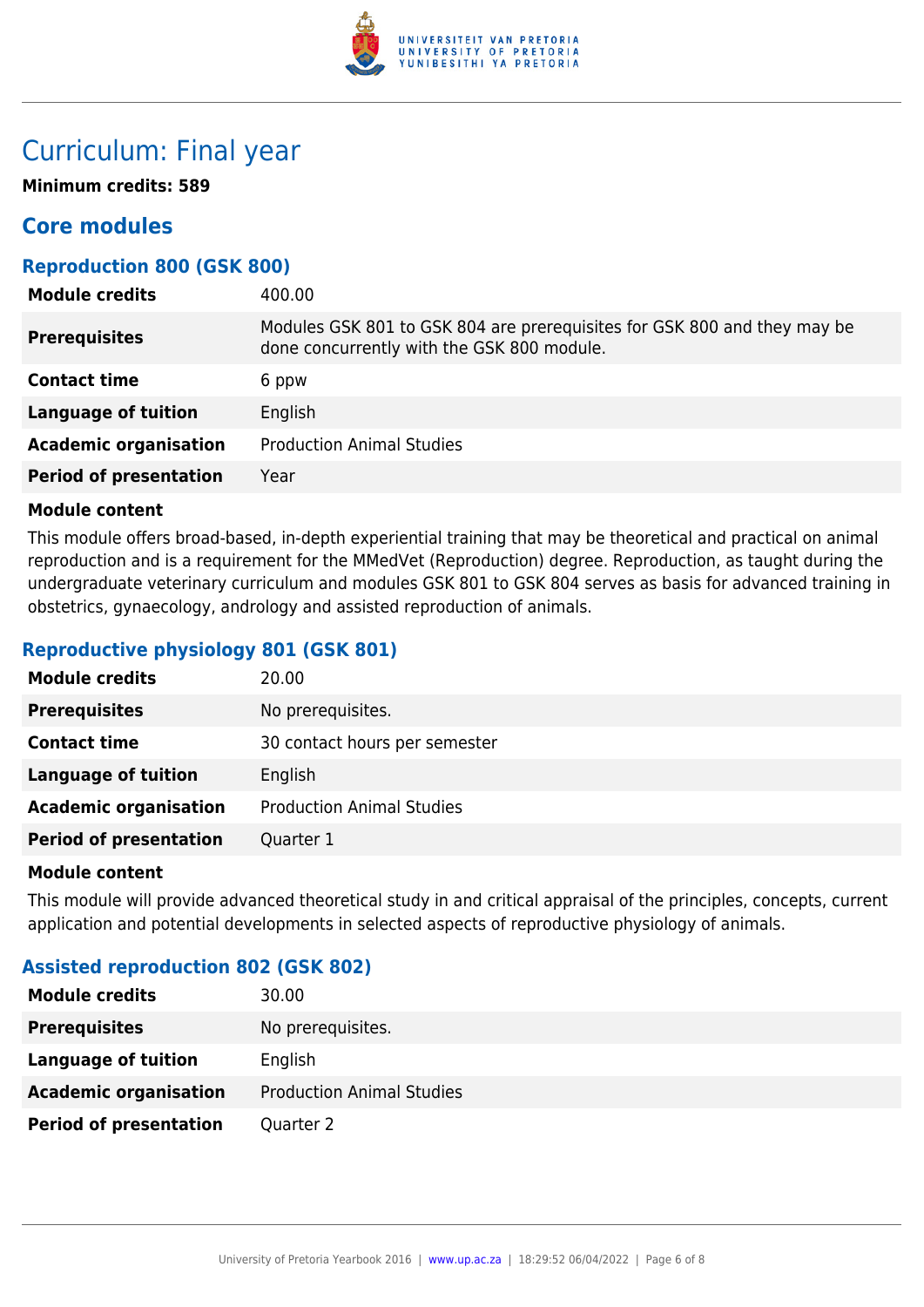

## **Module content**

This module will provide advanced theoretical study in and critical appraisal of the principles, concepts, current applications and potential developments in selected aspects of assisted reproduction in animals.

# **Female infertility 803 (GSK 803)**

| <b>Module credits</b>         | 20.00                            |
|-------------------------------|----------------------------------|
| <b>Prerequisites</b>          | No prerequisites.                |
| Language of tuition           | English                          |
| <b>Academic organisation</b>  | <b>Production Animal Studies</b> |
| <b>Period of presentation</b> | Quarter 3                        |

### **Module content**

This module will provide advanced theoretical study in and critical appraisal of the principles, concepts, current applications and potential developments pertaining to selected aspects of infertility in female animals.

# **Male breeding soundness and andrology 804 (GSK 804)**

| <b>Module credits</b>         | 20.00                            |
|-------------------------------|----------------------------------|
| <b>Prerequisites</b>          | No prerequisites.                |
| Language of tuition           | English                          |
| <b>Academic organisation</b>  | <b>Production Animal Studies</b> |
| <b>Period of presentation</b> | Quarter 4                        |

### **Module content**

This module will provide advanced theoretical study in and critical appraisal of the principles, concepts, current applications and potential developments pertaining to selected aspects of breeding soundness and andrology in male animals.

### **Mini-dissertation 891 (GSK 891)**

| <b>Module credits</b>         | 90.00                                |
|-------------------------------|--------------------------------------|
| <b>Prerequisites</b>          | No prerequisites.                    |
| <b>Contact time</b>           | 10 Seminars over a period of 2 weeks |
| <b>Language of tuition</b>    | English                              |
| <b>Academic organisation</b>  | <b>Production Animal Studies</b>     |
| <b>Period of presentation</b> | Year                                 |

#### **Module content**

The aim of the module is to let the student experience and work through the scientific research process, starting with the formulation of a research question in the field of animal reproduction and ending with reporting the research in a mini-dissertation and an article of sufficient merit to submit to an approved scientific journal.